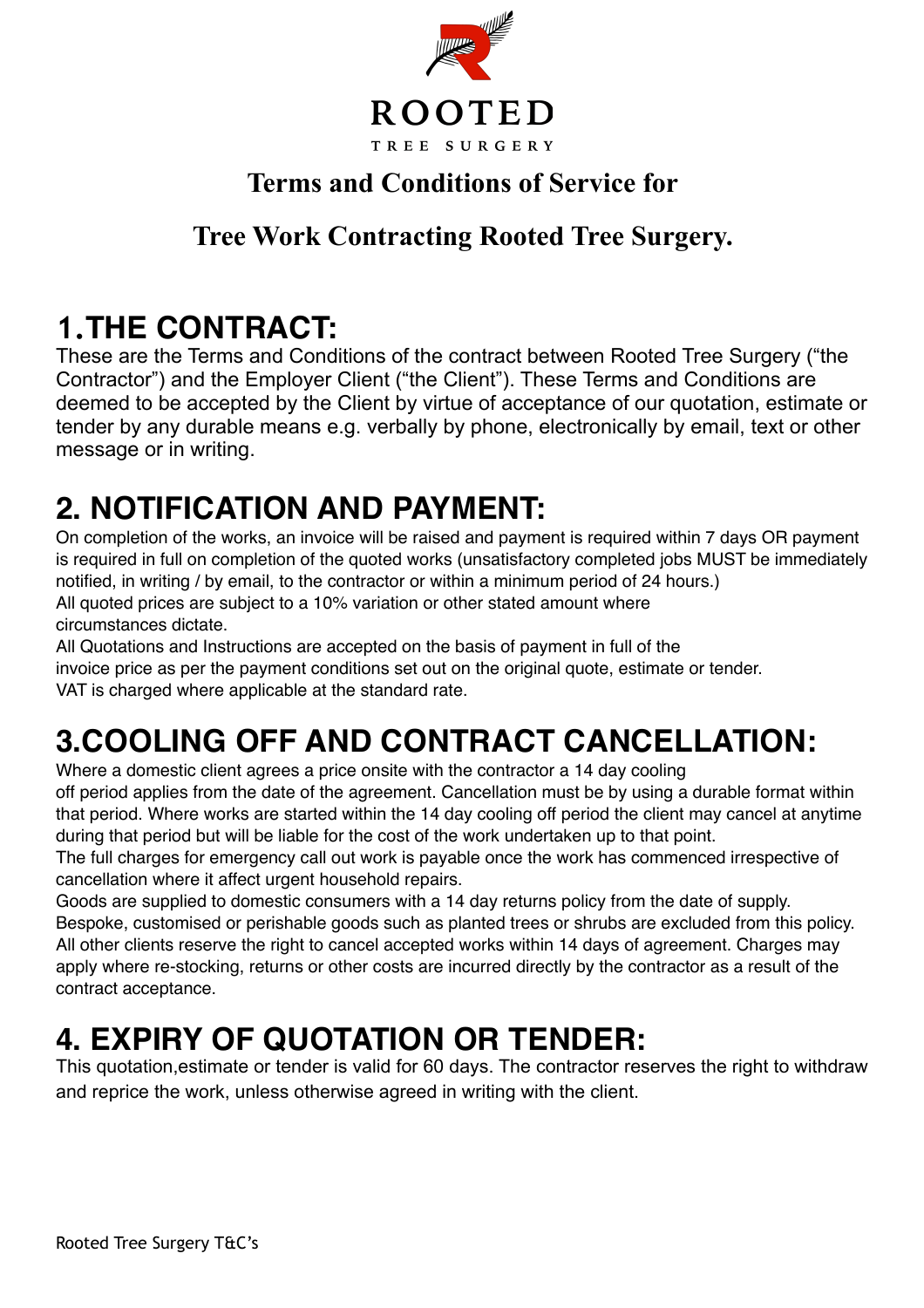# **5. STANDARD OF WORKS:**

All works will be in accordance with the current British Standard 3998 'Tree Work Recommendations' where possible unless specified otherwise. Dimensions specified are approximate and, wherever possible, will be to the nearest appropriate pruning point.

## **6. AMMENDMANTS AND VARIATIONS:**

In the event of a variation to the quotation as a result of:

- Amendments to works required prior to arriving on site, or
- Changes in site / ground conditions since the original visit, or
- Additional works requested / required whilst on site the quotation will be revised accordingly, either electronically in advance or in a hand written on the day of work, with agreed amendments signed by the contractor and the client.

#### **7. STUMP GRINDING:**

Stump-grinding will be to a depth of 300mm below the immediately adjacent ground level and will include the removal of the stump and buttress roots but will not include lateral roots unless otherwise specified. The client will advise the contractor of any underground services in the vicinity of the stump prior to starting the job.

## **8.UNDERGROUND SERVICES:**

Unless a plan showing the exact location of drainage pipes, wires cables or Gas pipes has been forwarded to the Contractor by the Client, no liability shall apply to the Contractor for damage as a result of the work specified or undertaken.

## **9.PRIVATE COVENANTS:**

Investigation of private covenant shall be the responsibility of the client and no liability shall attach to the Contractor for a breach of any such covenant.

## **9. POWER LINES AND TELEPHONE CABLES:**

Any charge for the removal of power lines or telephone cables shall be the responsibility of the client unless otherwise agreed with the Contractor in writing.

## **10. SITE CONDITIONS:**

Any assessment of trees or prices for undertaking tree works are based upon the site conditions at the time of the inspection, estimate, quotation or tender.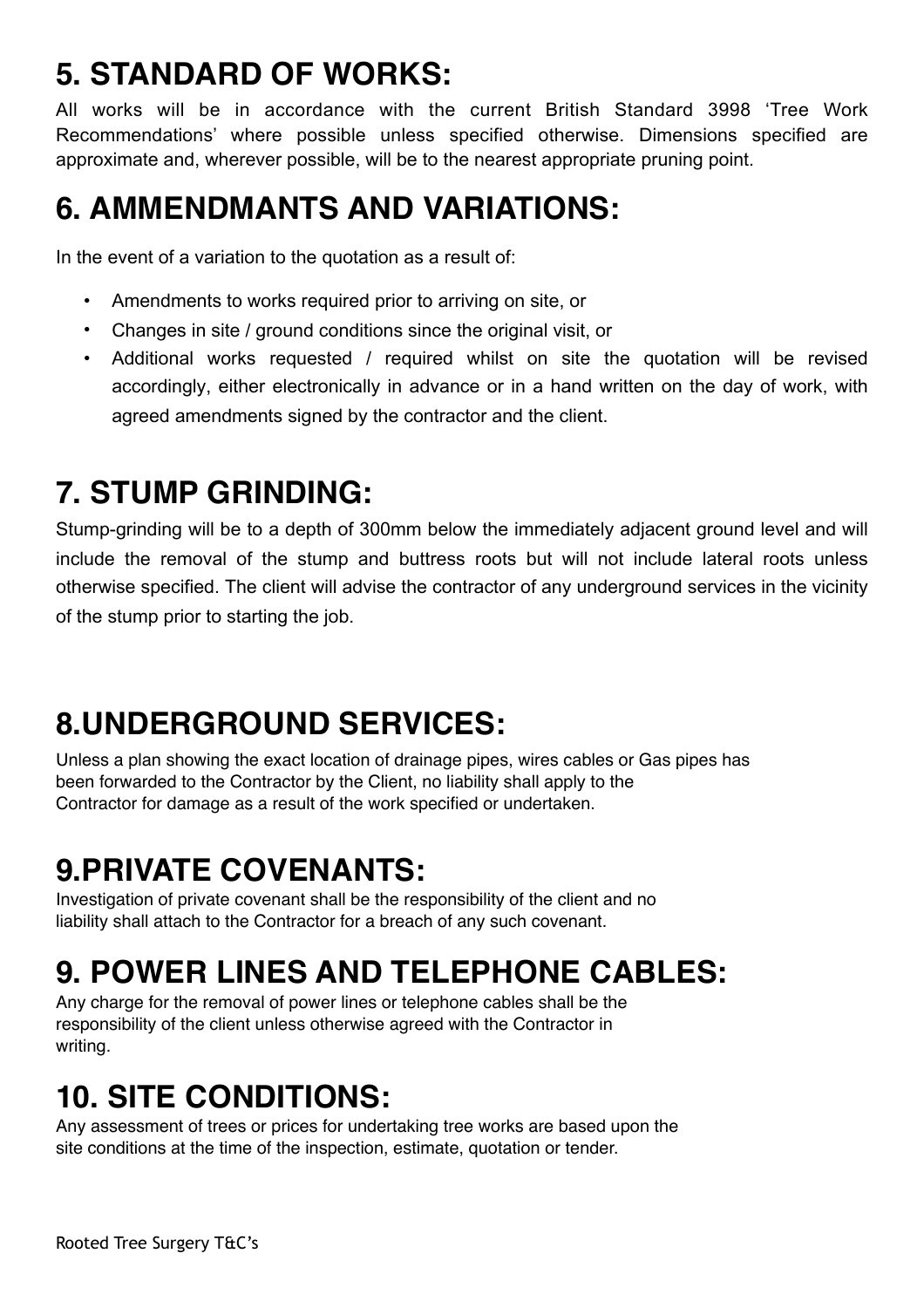#### **11.REMOVAL OF ARISINGS:**

All arisings (inc. twigs / branches / woodchips / logs / trunks / foliage etc) will be removed from site and become the property of the contractor unless specifically stated otherwise in the quotation.

#### **12. TREE PRESERVATION ORDERS & CONSERVATION AREAS:**

Following written/verbal instructions from the client, the contractor will check with the Local Planning Authority (LPA):

- A. Whether the tree(s) are the subject of a Tree Preservation Order.
- B. Whether the trees are located within a Conservation Area.
- C. The contractor will also consider whether a Felling Licence is required from the Forestry Commission (FC) or if any other permissions / consultations are required, i.e. Natural England / Environment Agency. NB Please note, if the contractor undertakes the necessary LPA application / notification an appropriate administrative charge of £65 will / may be incurred. Similarly a charge may be incurred for obtainment of a FC felling licence.

#### **14.THIRD PARTY TREES:**

Where works are proposed to third party trees, i.e. 'neighbours trees', the contractor will require written confirmation from the tree owner ('the neighbours') that the works are agreed and where necessary , that access is permitted. If works only apply to overhanging branches that can be pruned from within the client's property then permission is not required but the neighbour should be advised where practicable.

#### **15. HIDDEN OBSTRUCTIONS:**

Prices for felling, logging, stump grinding or chipping are based on the assumption that trees, stumps or timber are free from metal, stone or other hidden obstructions unless otherwise specified. In the event that the work cannot be reasonably completed due to unforeseen obstructions the Contractor reserves the right to vary the specification

#### **16. INSURANCE:**

The contractor has £5million Public Liability Insurance and a copy of the certificate is available on request. The contractor will operate in accordance with good industry practice, their Health & Safety Policy and Procedures and undertake Site Specific Risk Assessments if necessary. (the outcomes of which may place constraints on the site whilst works are in progress, i.e. the client can't access their shed without prior agreement from ground staff.)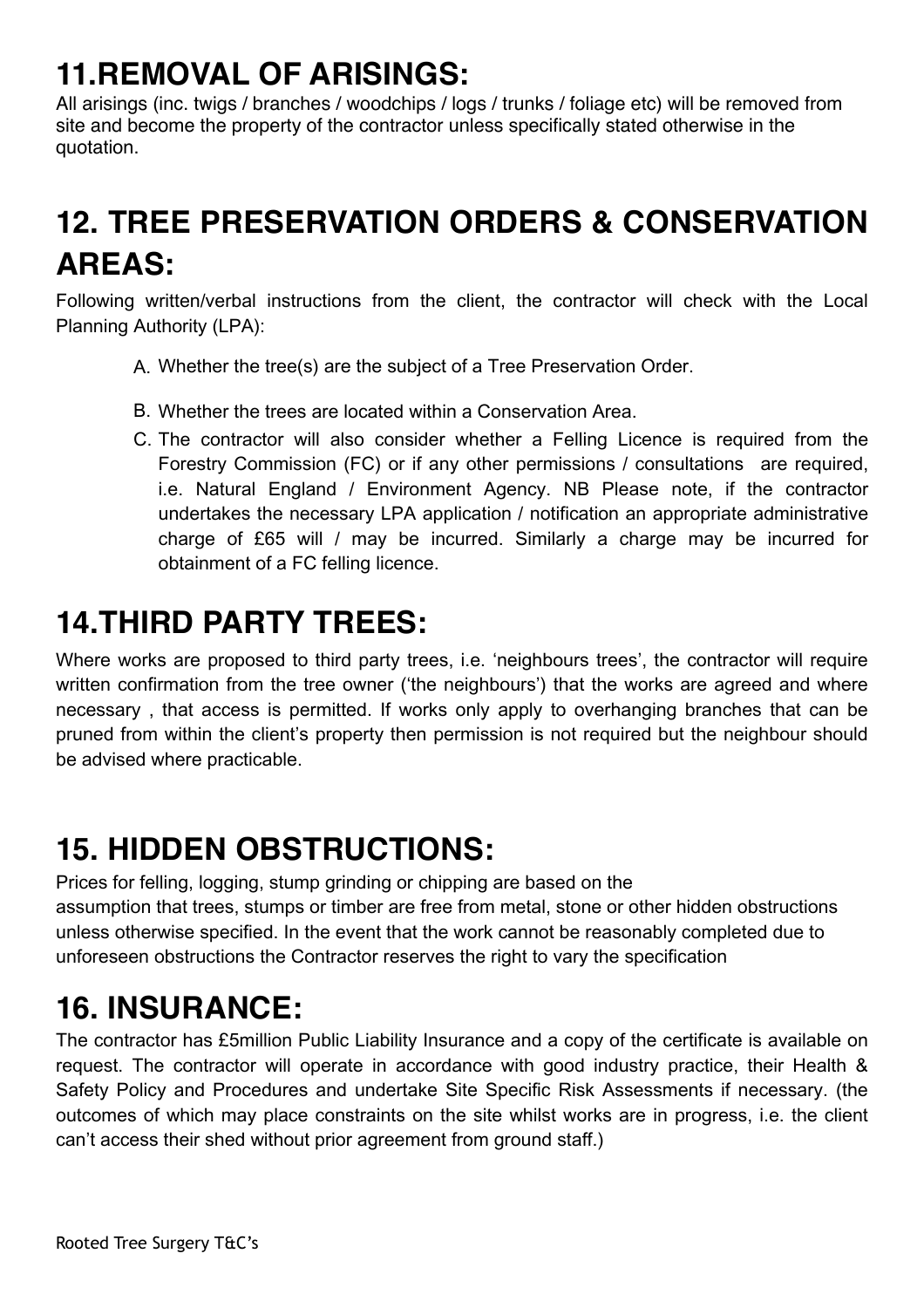# **17. YOUR SITE:**

The site will be left generally 'clean, tidy and safe' but because of the very nature of the works including the production of wood dust, chainsaw / wood chippings / twigs / leaves and needles etc. and the traversing of site personnel it will not be as it was prior to commencement of works. If the works spread over multiple days, the site will be left appropriately and safe and as agreed with the client beforehand

#### **18. COMPLETION OF CONTRACT:**

The Contractor shall not be liable in damages or otherwise because of non performance of a contract arising from adverse weather conditions, strikes, lock-outs, war and civil commotion, or lack of adequately skilled labour due to causes beyond our control. Further, we retain the right in such circumstances to cancel the contract in whole or in part. Completion dates shall be contingent upon weather conditions.

#### **19. WILDLIFE:**

The contractor will undertake the works as scheduled but is aware of / may be constrained by ecological and wildlife legislation including:

- Wildlife and Countryside Act 1981
- Countryside and Rights of Way Act 2000
- Conservation of Habitats and Species Regs. 2012 (amendment)

This legislation requires the contractor to assess the impact of the works which may result in works being delayed as a result of nesting birds, roosting bats or similar being present.

#### **20. INTELLECTUAL PROPERTY & COPYRIGHT:**

Copyright in all drawings, plans, specifications, bills of quantities, schedules,

reports, records, calculations and all other documents including computer software and revision of these ("Documents") prepared by the Contractor for the purposes of the project, shall remain the property of the Contractor.

Subject to the Contractor being paid all sums due under the Agreement, the Contractor grants to the Client a royalty-free, irrevocable, non-exclusive licence to use and reproduce the Documents and any designs contained in them for any purpose relating to the project, including the construction, completion, maintenance, operation, letting, sale, reinstatement, mortgaging, refurbishment and repair of the project (but not for any extension of the project without the Contractor's written consent).